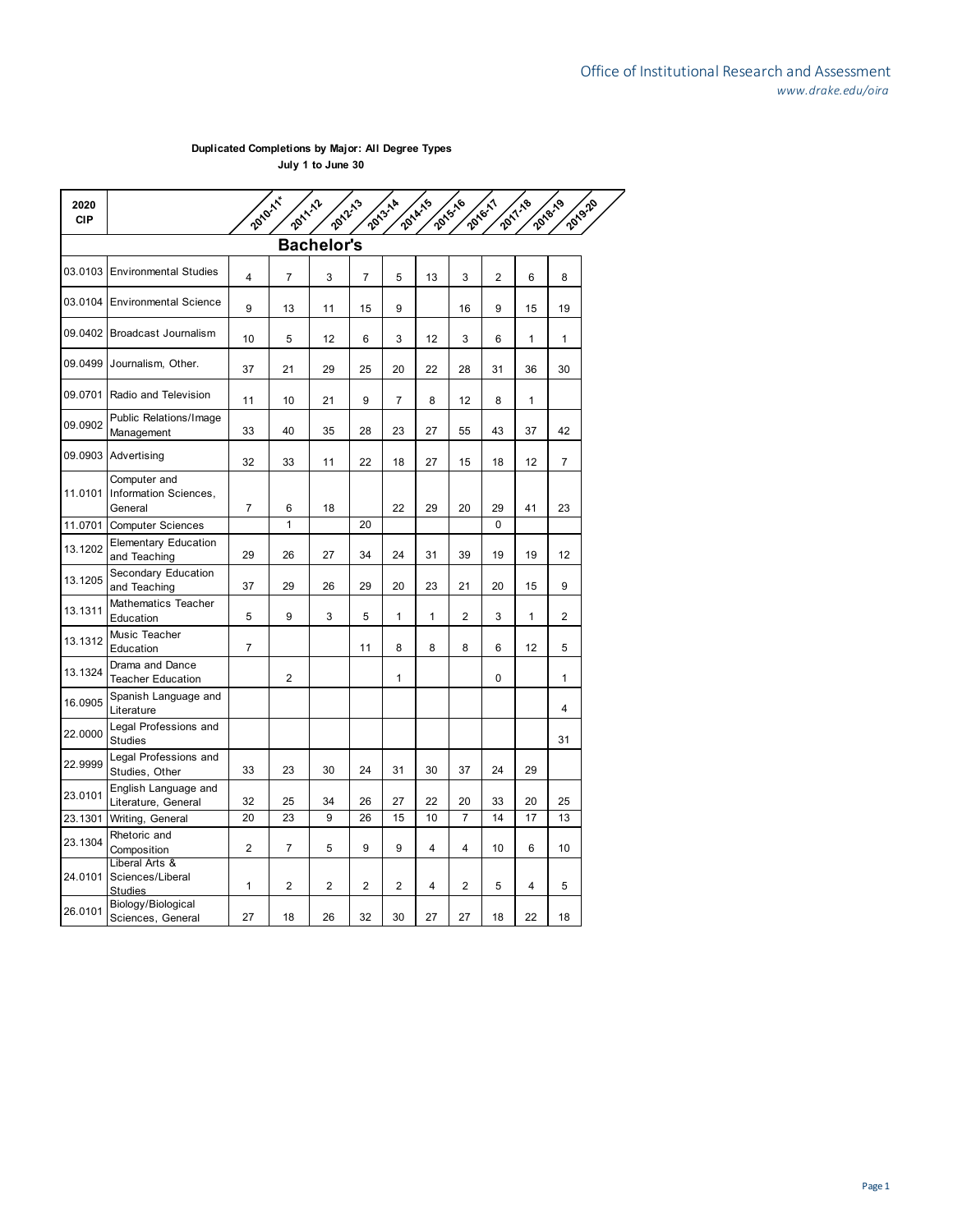|         | Biochemistry, Biophysics<br>and Molecular Biology,<br>Other. |    |                         |                         |                |                |                         |    |                |                |                |
|---------|--------------------------------------------------------------|----|-------------------------|-------------------------|----------------|----------------|-------------------------|----|----------------|----------------|----------------|
| 26.0299 |                                                              | 28 | 41                      | 30                      | 40             | 26             | 29                      | 28 | 34             | 25             | 28             |
| 26.1501 | Neuroscience                                                 | 5  | 1                       |                         | 6              | 11             | 10                      | 8  | 10             | 11             | 14             |
| 27.0101 | Mathematics, General                                         | 15 | 18                      | 18                      | 10             | 18             | 21                      | 16 | 20             | 18             | 23             |
| 30.7101 | Data Analytics, General                                      |    |                         |                         |                |                |                         |    |                |                | 37             |
| 30.9999 | Multi-/Interdisciplinary<br>Studies, Other                   |    |                         |                         | 1              |                |                         |    | 0              |                |                |
| 31.0505 | <b>Exercise Science and</b><br>Kinesiology                   |    |                         |                         |                |                |                         |    |                | 7              | 3              |
| 38.0101 | Philosophy                                                   | 1  | $\overline{2}$          | 4                       | 6              | 7              | 3                       | 4  | $\overline{2}$ | 4              | $\overline{2}$ |
| 38.0201 | Religion/Religious<br><b>Studies</b>                         | 2  | $\overline{2}$          | 1                       | 4              | 2              | 1                       | 8  | 0              | 3              | 3              |
| 40.0201 | Astronomy                                                    |    | $\mathbf{1}$            | 1                       | 1              | 1              | $\overline{4}$          |    | 0              | 3              | $\overline{2}$ |
| 40.0501 | Chemistry, General                                           | 9  | 10                      | 4                       | 15             | $\overline{7}$ | 10                      | 8  | 6              | 14             | 12             |
| 40.0801 | Physics, General                                             | 3  | 5                       | $\overline{\mathbf{4}}$ | 5              | $\overline{2}$ | 15                      | 3  | $\overline{2}$ | $\overline{7}$ | 11             |
| 42.0101 | Psychology, General                                          | 40 | 37                      | 40                      | 31             | 53             | 27                      | 31 | 34             | 35             | 29             |
| 45.0101 | Social Sciences,<br>General                                  | 21 |                         | 1                       |                |                |                         |    | 0              |                |                |
| 45.0299 | Anthropology, Other                                          | 3  | 6                       | 1                       | 4              | $\overline{2}$ | 8                       | 2  | 6              | 5              | 9              |
| 45.0601 | Economics, General                                           | 10 | 6                       | $\overline{7}$          | 11             | 10             | 15                      | 10 | 11             | 12             | 10             |
|         |                                                              |    |                         |                         |                |                |                         |    |                |                |                |
| 45.0603 | Econometrics and<br><b>Quantitative Economics</b>            | 7  | $\overline{\mathbf{c}}$ | 4                       | 5              | 2              | $\overline{\mathbf{4}}$ | 4  | 4              | 4              | 4              |
| 45.0699 | Economics, Other                                             |    |                         |                         |                |                |                         |    | 3              | 1              | 1              |
| 45.0901 | <b>International Relations</b><br>and Affairs                | 22 | 20                      | 22                      | 21             | 13             | 12                      | 22 | 20             | 17             | 12             |
| 45.1001 | Political Science and<br>Government, General                 | 25 | 17                      | 21                      | 18             | 23             | 20                      | 31 | 29             | 20             | 21             |
| 45.1101 | Sociology, General                                           | 9  | 12                      | 14                      | 17             | 23             | 13                      | 23 | 10             | 9              | 11             |
| 50.0402 | Commercial and<br><b>Advertising Art</b>                     |    |                         |                         |                |                |                         | 18 | 17             | 9              | $\overline{7}$ |
| 50.0409 | Graphic Design                                               | 26 | 23                      | 25                      | 15             | 20             | 15                      |    |                |                |                |
| 50.0501 | Drama and<br>Dramatics/Theatre Arts,<br>General              | 10 | 5                       | 10                      | 5              | 4              | 3                       | 6  | 7              | 6              | 5              |
| 50.0506 | Acting                                                       |    |                         |                         |                |                |                         |    |                |                | 3              |
| 50.0599 | Dramatic/Theatre Arts<br>and Stagecraft, Other               | 4  | 5                       | 5                       | 3              | $\overline{7}$ | 11                      | 10 | 10             | 8              | 11             |
| 50.0703 | Art History, Criticism<br>and Conservation                   | 3  | $\overline{2}$          | 1                       | 3              | 4              | 1                       | 2  | $\overline{2}$ | 1              |                |
| 50.0705 | Drawing                                                      | 2  | 1                       | 3                       | 4              | 5              | 1                       | 2  |                | 3              | 2              |
| 50.0708 | Painting                                                     | 3  | $\overline{2}$          | 3                       | 1              | $\overline{2}$ | 1                       | 1  | 6              | 1              | $\overline{2}$ |
| 50.0709 | Sculpture                                                    |    | $\overline{2}$          |                         |                |                |                         |    | 0              |                | 1              |
| 50.0710 | Printmaking                                                  |    |                         |                         | $\overline{2}$ |                |                         |    | 1              | 1              |                |
| 50.0901 | Music, General                                               | 2  | 6                       | 5                       | 7              | 5              | 2                       | 3  | 8              | 6              | 4              |
|         |                                                              |    |                         |                         |                |                |                         |    |                |                |                |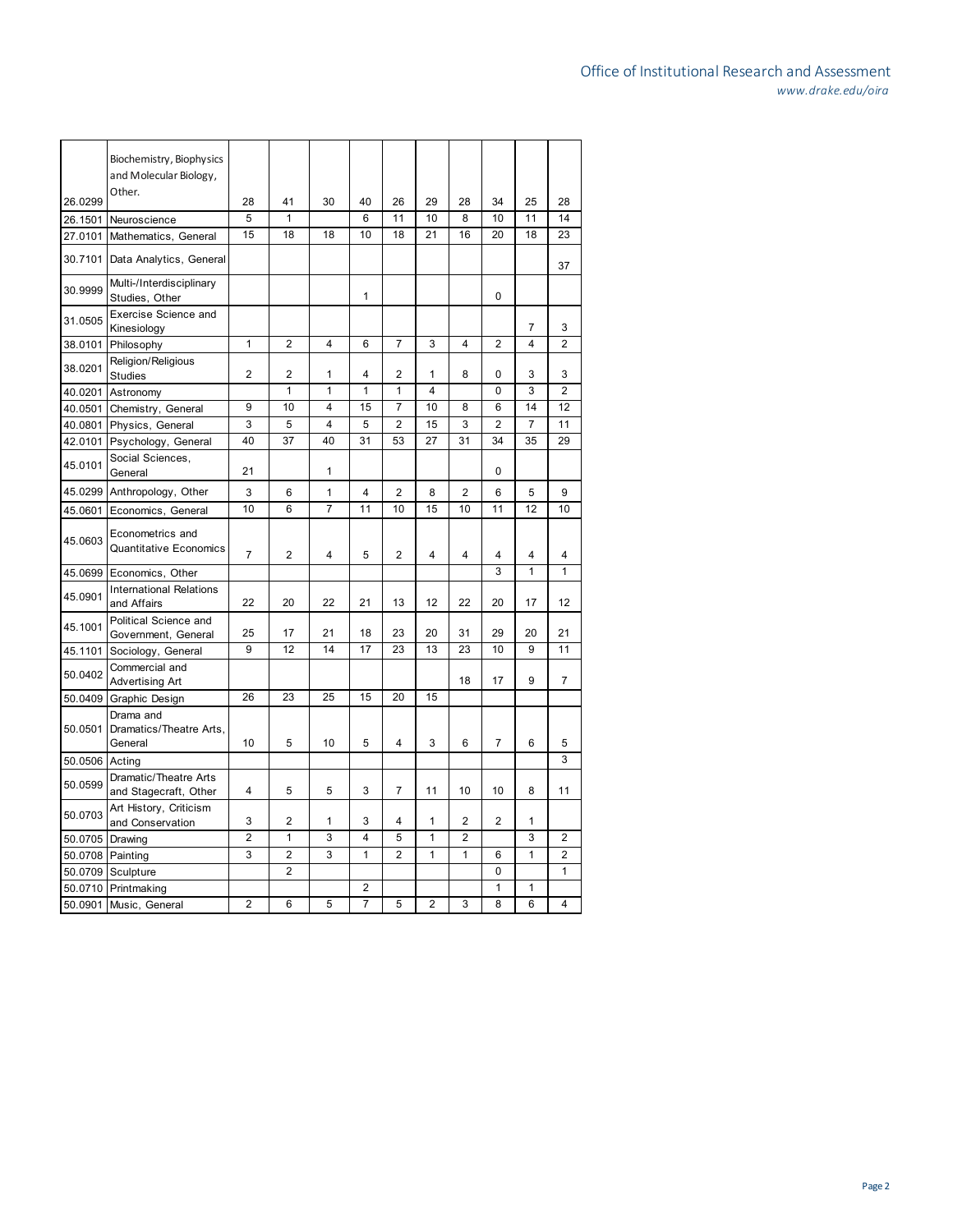|         | <b>Total Bachelor's</b><br>Degrees                                    | 998          | 970 | 938 | 984 | 915 | 912            | 970 | 982            | 899            | 845 |
|---------|-----------------------------------------------------------------------|--------------|-----|-----|-----|-----|----------------|-----|----------------|----------------|-----|
| 54.0101 | Support Sensices<br>History, General                                  |              | 22  | 27  | 24  | 21  | 25             | 14  | 21             | 9              | 18  |
| 52.9999 | Business,<br>Management,<br>Marketing, and Related                    | 23           | 4   | 2   | 4   | 6   |                | 5   | 3              | 6              | 4   |
| 52.1401 | Marketing/Marketing<br>Management, General                            | 100          | 77  | 79  | 70  | 61  | 71             | 75  | 85             | 49             | 60  |
| 52.1399 | <b>Management Sciences</b><br>and Quantitative<br>Methods, Other      |              |     |     |     |     |                |     |                |                | 11  |
|         | 52.1304 Actuarial Science                                             | 29           | 56  | 46  | 46  | 48  | 47             | 64  | 56             | 65             | 42  |
| 52.1302 | <b>Business Statistics</b>                                            |              |     |     |     |     |                | 10  | 21             | 52             |     |
| 52.1301 | Management Science                                                    | $\mathbf{1}$ | 34  |     | 29  |     |                |     |                |                |     |
| 52.1299 | Management<br><b>Information Systems</b><br>and Services, Other       |              |     |     |     |     |                |     | $\mathbf{1}$   | 1              |     |
| 52.1201 | Management<br>Information Systems,<br>General                         | 10           | 14  | 17  | 18  | 24  | 22             | 25  | 24             | 13             | 2   |
| 52.1101 | International<br>Business/Trade/Comme<br>rce                          | 11           | 13  | 8   | 7   | 15  | 23             | 20  | 21             | 14             | 14  |
| 52.0899 | Finance and Financial<br>Management Services,<br>Other                |              |     |     |     |     |                | 3   | 4              | 6              | 6   |
| 52.0801 | Finance, General                                                      | 51           | 46  | 47  | 43  | 42  | 36             | 38  | 50             | 39             | 33  |
| 52.0799 | Entrepreneurial and<br><b>Small Business</b><br>Operations, Other     |              |     |     |     |     |                |     | 2              |                | 1   |
| 52.0701 | Entrepreneurship/Entre<br>preneurial Studies                          | 10           | 14  | 8   | 9   | 6   | 11             | 13  | 7              | 7              | 4   |
| 52.0399 | <b>Accounting and Related</b><br>Services, Other                      | 35           | 47  | 31  | 37  | 43  | 24             | 19  | 20             | $\overline{7}$ | 12  |
| 52.0305 | Accounting and<br>Business/Management                                 | 7            | 4   | 4   | 2   | 1   | $\overline{2}$ | 6   | $\overline{2}$ |                |     |
| 52.0304 | Accounting and<br>Finance                                             | 18           | 13  | 9   | 9   | 9   | 13             | 8   | 11             | 13             | 2   |
| 52.0301 | Accounting                                                            | 36           | 46  | 36  | 41  | 32  | 21             | 26  | 21             | 22             | 23  |
| 52.0201 | <b>Business</b><br>Administration and<br>Management, General          | 55           |     | 46  |     | 39  | 29             | 30  | 29             | 24             | 22  |
| 51.2306 | Occupational<br>Therapy/Therapist                                     |              |     |     |     |     |                |     |                | 4              | 11  |
| 51.2099 | Pharmacy,<br>Pharmaceutical<br>Sciences, and<br>Administration, Other | 24           | 44  | 38  | 50  | 34  | 53             | 44  | 50             | 36             |     |
| 51.0000 | Health Professions and<br><b>Related Programs</b>                     |              |     |     |     |     |                |     |                |                | 34  |
| 50.9999 | Visual and Performing<br>Arts, Other                                  | $\mathbf{1}$ | 8   | 5   | 24  | 4   | 3              | 1   | 3              |                | 1   |
| 50.0908 | Voice and Opera                                                       |              |     |     | 5   |     |                |     |                |                |     |
| 50.0903 | Music - General<br>Performance                                        | $\mathbf{1}$ | 2   | 9   | 1   | 8   | 8              | 10  | 11             | 8              | 13  |

| 2020<br><b>CIP</b> |                                                     | 2010-11 | <b>2011-12</b>                      | 2012 | ৲৽ | 2013-14<br>2014-15 | 2015-16 | 2016-1 | ৲ზ<br>2018-19 | 2019-20 |  |
|--------------------|-----------------------------------------------------|---------|-------------------------------------|------|----|--------------------|---------|--------|---------------|---------|--|
|                    |                                                     |         | <b>Post-Bachelor's Certificates</b> |      |    |                    |         |        |               |         |  |
|                    | 24.0102 General Studies                             |         |                                     |      |    |                    |         |        |               |         |  |
|                    | 52.0801 Finance, General                            |         |                                     |      |    |                    |         |        |               |         |  |
|                    | <b>Total Post-Bachelor's</b><br><b>Certificates</b> | 0       | 0                                   | 0    | 0  | 0                  |         |        |               |         |  |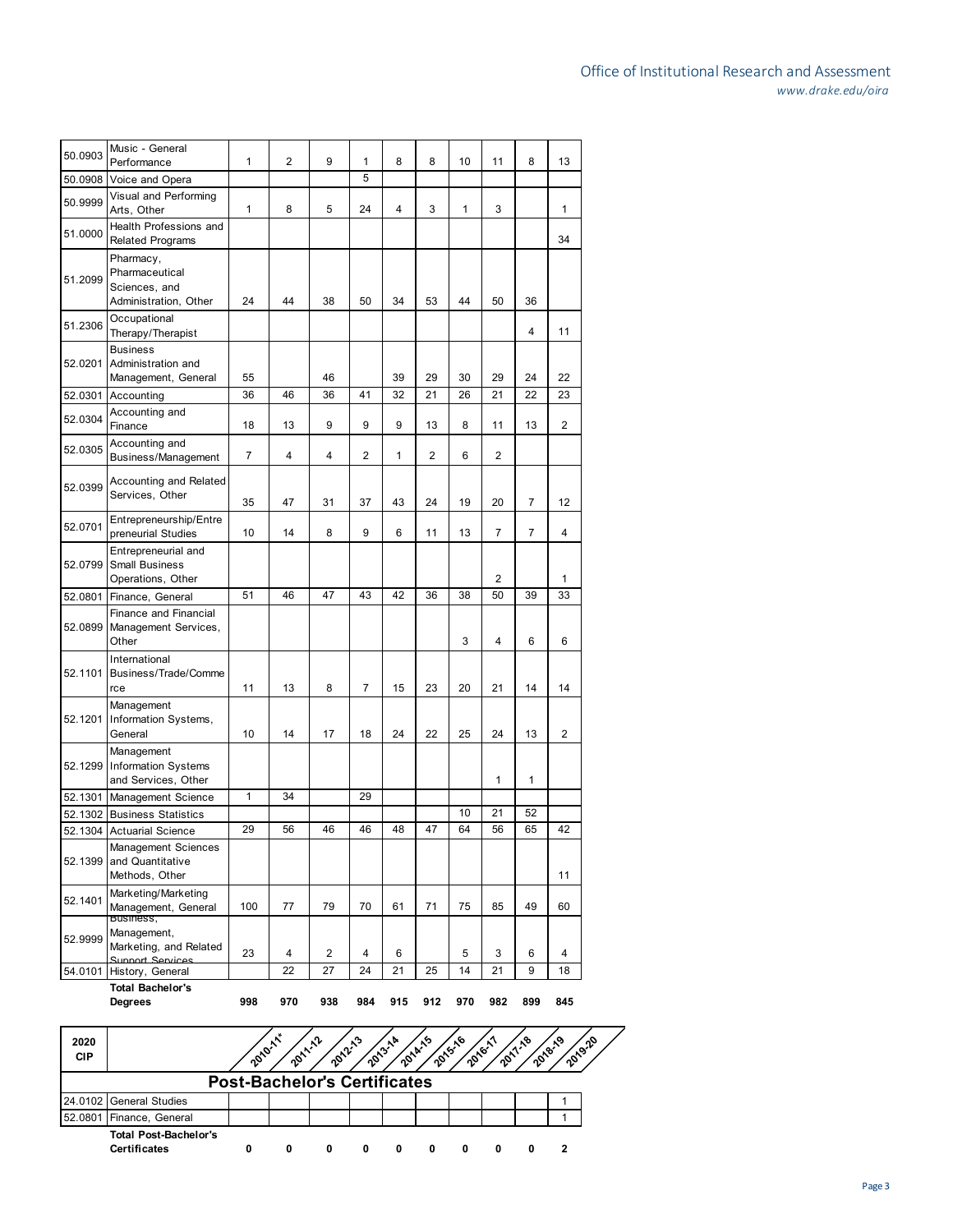| 2020<br><b>CIP</b> |                                                                                                 |     | 2010-11        | 2011-12         | 2012-13 | 2013-14        | 2014-15 | 2015-16 | 2016-17        | 2017.18 | 2018-19        | 2019.20 |
|--------------------|-------------------------------------------------------------------------------------------------|-----|----------------|-----------------|---------|----------------|---------|---------|----------------|---------|----------------|---------|
|                    |                                                                                                 |     |                | <b>Master's</b> |         |                |         |         |                |         |                |         |
| 09.0199            | Communication and<br>Media Studies, Other                                                       | 6   |                |                 | 6       | 9              | 8       | 12      | 5              | 21      | 20             |         |
| 13.0301            | Curriculum and<br>Instruction                                                                   | 40  | 24             | 33              | 25      | 49             | 43      | 68      | 87             | 42      | 47             |         |
| 13.0401            | <b>Educational Leadership</b><br>and Administration,<br>General                                 | 12  | 48             | 45              | 38      | 22             | 43      | 43      | 105            | 88      | 97             |         |
|                    | Educational,<br>13.0404 Instructional, and<br>Curriculum Supervision                            | 38  | 3              |                 |         |                |         |         |                |         |                |         |
| 13.1005            | Education/Teaching of<br>Individuals with<br>Emotional<br>Disturbances<br>Education/Teaching of | 5   |                | 1               | 4       |                | 1       | 1       | 1              |         | 1              |         |
| 13.1011            | Individuals with<br>Specific Learning<br><b>Die abilities</b>                                   |     |                | 1               | 5       | $\overline{2}$ | 1       | 5       | $\overline{2}$ | 3       | 1              |         |
| 13.1101            | Counselor<br>Education/School<br>Counseling and<br><b>Guidance Services</b>                     | 7   | 37             | 37              | 30      | 41             | 33      | 23      |                | 25      | 20             |         |
| 13.1201            | Adult and Continuing<br>Education and<br>Teaching                                               | 29  | 27             | 18              | 17      | 19             | 17      | 13      | 21             | 13      | 13             |         |
| 13.1202            | <b>Elementary Education</b><br>and Teaching                                                     | 11  | 14             | 13              | 15      | 16             | 18      | 14      | 14             | 11      | 10             |         |
| 13.1205            | Secondary Education<br>and Teaching                                                             | 27  | 30             | 33              | 23      | 31             | 21      | 24      | 17             | 22      | 20             |         |
| 13.1210            | Early Childhood<br>Education and<br>Teaching                                                    | 1   |                |                 |         |                |         |         |                |         |                |         |
| 13.1316            | Science Teacher<br><b>Education/General</b><br>Science Teacher<br>Education                     |     |                |                 |         |                |         |         | $\mathbf 0$    | 1       | 3              |         |
| 13.1399            | Teacher Education and<br>Professional<br>Development, Specific<br>Subject Areas, Other          |     |                |                 | 10      | 16             | 12      | 8       | 6              | 1       | 5              |         |
|                    | 22.0000 Legal Studies (LL.M)                                                                    |     | $\overline{2}$ | 5               | 1       | 6              |         | 4       | 2              | 3       | $\overline{2}$ |         |
| 22.0208            | Health Law (M.J.)<br><b>Intellectual Property</b>                                               |     |                |                 |         |                |         | 4       | 2              |         |                |         |
| 22.0212            |                                                                                                 |     |                |                 |         | 1              | 1       |         |                |         |                |         |
| 22.9999            | Legal Professions and<br>Studies, Other                                                         |     |                |                 |         |                |         |         | 1              | 5       | 5              |         |
| 30.7101            | Data Analytics, General                                                                         |     |                |                 |         |                |         |         |                |         | 1              |         |
| 42.2814            | Applied Behavior<br>Analysis                                                                    |     |                |                 |         |                |         |         |                | 6       | 8              |         |
| 44.0401            | <b>Public Administration</b>                                                                    | 103 | 70             | 104             | 62      | 61             | 88      | 60      | 56             | 57      | 36             |         |
| 51.2399            | Rehabilitation and<br>Therapeutic<br>Professions, Other                                         | 8   | 2              | 12              |         |                | 1       |         |                |         |                |         |
| 52.0201            | <b>Business</b><br>Administration and<br>Management, General                                    | 89  | 81             | 66              | 90      | 58             | 57      | 56      | 47             | 47      | 44             |         |
| 52.0301            | Accounting                                                                                      | 19  | 21             | 24              | 21      | 26             | 17      | 16      | 13             | 19      | 20             |         |
| 52.0899            | Finance and Financial<br>Management Services,<br>Other                                          | 12  | 12             | 8               | 8       | 6              | 4       | 5       | 5              | 1       | $\overline{2}$ |         |
|                    | <b>Total Master's Degrees</b>                                                                   | 407 | 371            | 400             | 355     | 363            | 365     | 356     | 384            | 365     | 355            |         |